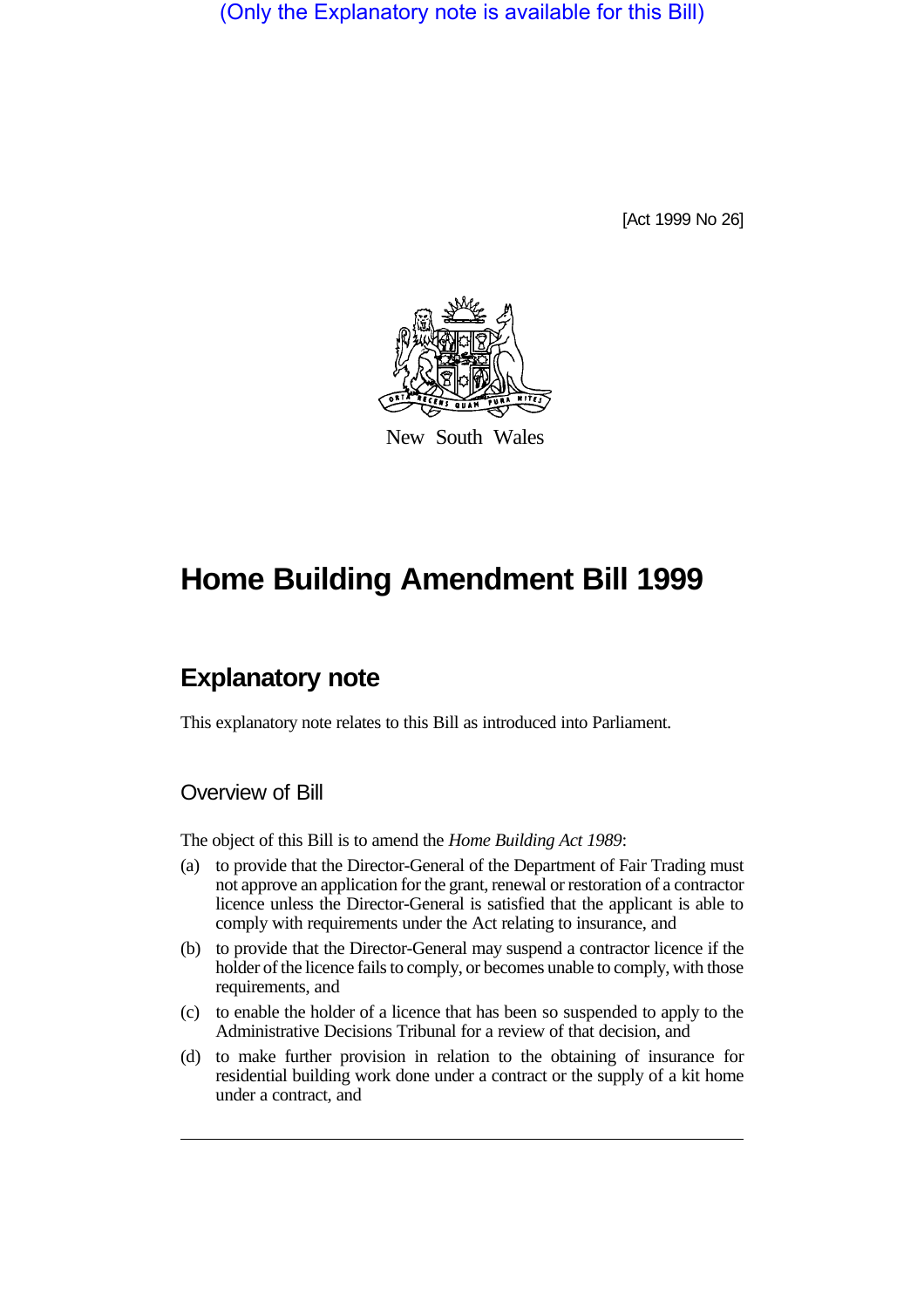Explanatory note

- (e) to provide that a person contracted to do residential building work or to supply a kit home may not receive any payments unless the person has obtained the required insurance, and
- (f) to make further provision in relation to the forfeiting of a person's rights under a contract to do residential building work or to supply a kit home if the person has not obtained the required insurance, and
- (g) to enable regulations to be made prescribing certain classes of owner-builder work that need not be covered by insurance, and
- (h) to place the responsibility for arranging insurance in respect of certain residential building work on the builder rather than on the developer on whose behalf the building work is done, and
- (i) to ensure that such a developer must still supply a certificate of the insurance so arranged by the builder to a purchaser of land on which the residential building work has been done or is to be done, and
- (j) to enable the Director-General to grant exemptions to prescribed persons from certain provisions of Part 6 (Insurance) of the Act, and
- (k) to authorise the issuing of penalty notices for certain offences against the Act or the regulations, and
- (l) to enable regulations to be made providing for additional forms of insurance that must be obtained by the holder of, or applicant for, a contractor licence, and
- (m) to make other consequential and minor changes.

### Outline of provisions

**Clause 1** sets out the name (also called the short title) of the proposed Act.

**Clause 2** provides for the commencement of the proposed Act on a day or days to be appointed by proclamation.

**Clause 3** is a formal provision giving effect to the amendments to the *Home Building Act 1989* set out in Schedule 1.

**Clause 4** is a formal provision giving effect to the amendment to the *Fines Act 1996* set out in Schedule 2.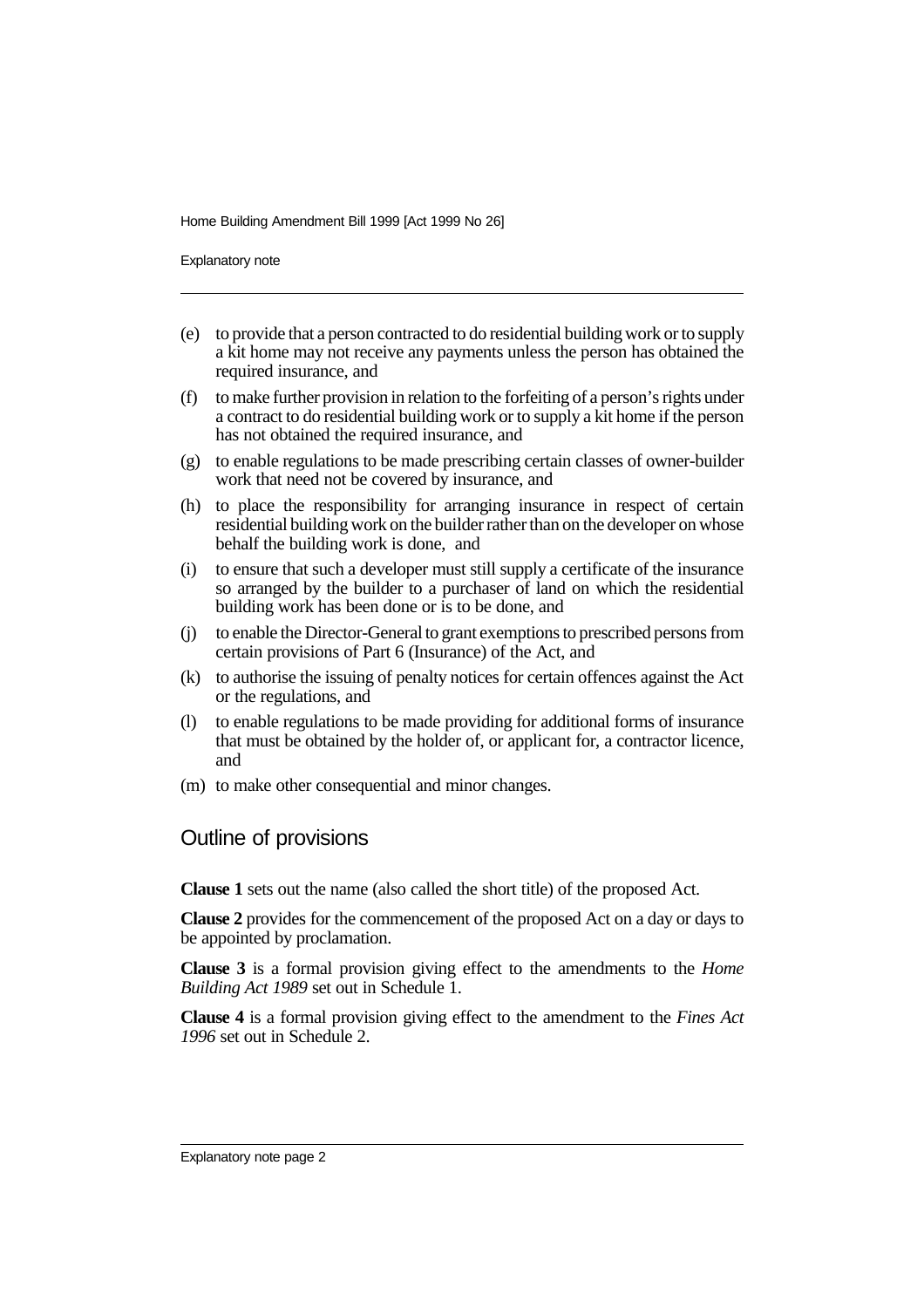Explanatory note

## **Schedule 1 Amendment of Home Building Act 1989**

#### **Ability to comply with insurance requirements**

Currently, Part 6 of the Act requires insurance to be obtained before certain residential building work is done, or land on which such work has been done is sold. **Schedule 1 [2]** amends section 19 of the Act to require an applicant for a contractor licence to show that he or she is able to comply with the requirements of Part 6, and any requirements of the regulations relating to insurance, before the licence will be granted. The Director-General is required to reject any such application unless the Director-General is satisfied that the applicant is able to comply with those requirements (see **Schedule 1 [3]**).

**Schedule 1 [5]** inserts proposed section 22A into the Act, which provides for the suspension of a contractor licence if the Director-General is of the opinion that the holder of the licence is not able to comply with the requirements of Part 6 or any requirements of the regulations relating to insurance. If documentation or information is provided to the Director-General showing that those requirements can be met, the suspension must be revoked. The holder of a licence that has been suspended may apply to the Administrative Decisions Tribunal for a review of that decision (see **Schedule 1 [8]**).

**Schedule 1 [6]** amends section 39 of the Act to require an applicant for the renewal or restoration of a contractor licence to show that he or she is able to comply with the requirements of Part 6, and any requirements of the regulations relating to insurance, before the licence will be renewed or restored. The Director-General is required to reject any such application unless the Director-General is satisfied that the applicant is able to comply with those requirements (see **Schedule 1 [7]**).

**Schedule 1 [21]** amends section 140 of the Act to enable regulations to be made prescribing types of insurance that an applicant for a licence, an applicant for the renewal or restoration of a licence, or the holder of a licence must obtain.

#### **Insurance requirements**

An owner-builder is presently required under section 95 of the Act to obtain insurance before the owner-builder enters into a contract for the sale of land on which owner-builder work is to be or has been done. **Schedule 1 [12]** amends the section to enable regulations to be made prescribing classes of owner-builder work for which such insurance need not be obtained.

The Act currently requires both the builder and the developer to ensure that insurance is obtained for certain residential building work. **Schedule 1 [13]** amends section 96 of the Act to remove that requirement from the developer and replace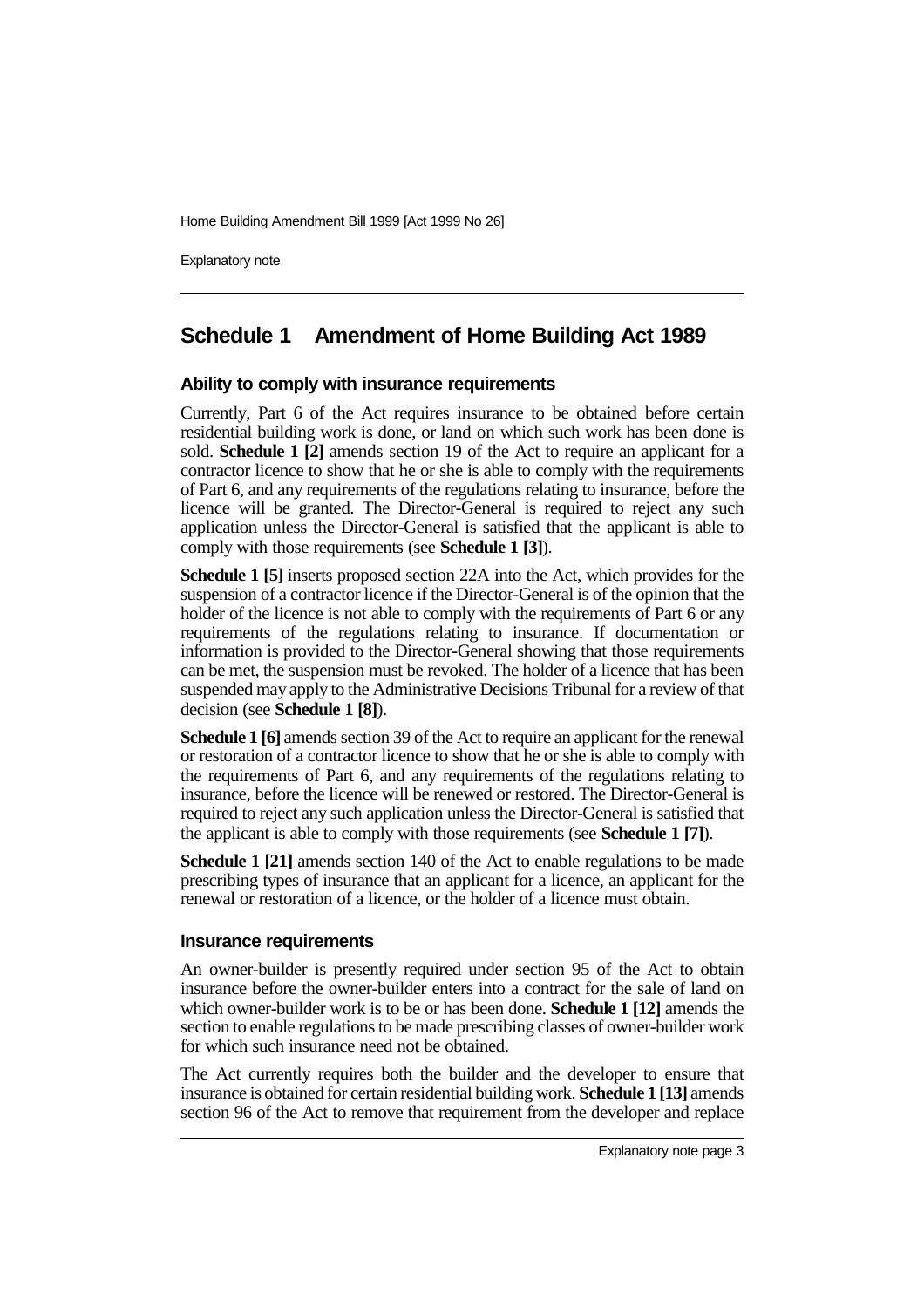Explanatory note

it with a requirement for the developer to attach a certificate of insurance (certifying that insurance was obtained by the builder) to any contract for sale of the land on which the work has been or is to be done.

The Act also currently enables the Director-General to exempt persons from certain insurance requirements under Part 6 of the Act. **Schedule 1 [15]**, **[16]**, **[17]** and **[18]** amend section 97 of the Act to enable the Director-General to grant exemptions to certain prescribed persons from *any* provisions of Part 6 (except sections 94 and 94A). **Schedule 1 [14]** makes a consequential amendment.

#### **Contravention of insurance requirements**

Currently, sections 92 and 93 of the Act provide that a person contracting to do residential building work or to supply a kit home must have obtained insurance at the time the person enters such a contract. Section 94 of the Act provides that a person who enters such a contract *without* obtaining the required insurance forfeits the person's legal rights under the contract, including the recovery of money in respect of work done under the contract through a quantum meruit action. **Schedule 1 [9]** and **[10]** amend sections 92 and 93, respectively, to provide that a person must obtain the required insurance by the time the work commences or the kit home is supplied. **Schedule 1 [11]** amends section 94 and inserts proposed section 94A to provide that a person forfeits his or her contractual rights unless the person complies with section 92 or 93, or the required insurance is subsequently obtained. **Schedule 1 [1]** makes a consequential amendment.

#### **Penalty notices**

**Schedule 1 [20]** inserts proposed section 138A into the Act, which authorises the issuing of penalty notices for offences against the Act or the regulations that are identified as penalty notice offences in the regulations.

#### **Miscellaneous**

**Schedule 1 [4]** and **[19]** make minor amendments to ensure consistent terminology in the Act.

**Schedule 1 [22]** and **[23]** amend Schedule 4 (Savings and transitional provisions) to make savings provisions in relation to pending applications for contractor licences, and to enable regulations of a savings and transitional nature to be made consequent on the enactment of the proposed Act.